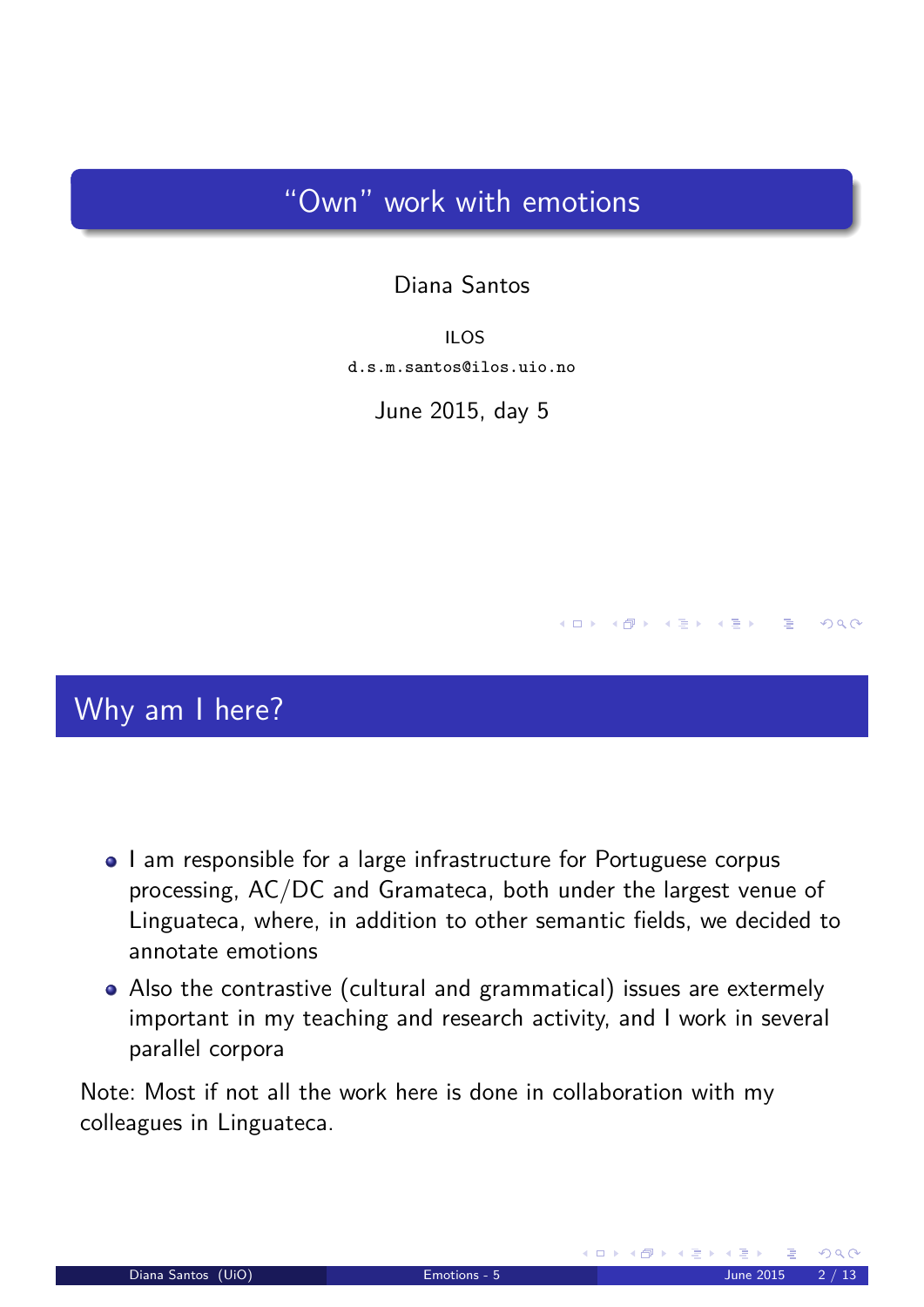What does this mean? Note that we are talking here of 1.3 billion words of several genres.

- decide on which families (group of emotions)
- **o** decide on which members in each family
- decide what to do with ambiguous words, and with vague words

#### We used roughly Belinda's classes

- We used Belinda's classes, but also added some others, due to disagreement or due to specific interest in that area.
- Then we used several thesauri for getting members of each family, as well as (as an annotator marking those which were obviously ambiguous.

Diana Santos (UiO) Emotions - 5 June 2015 3 / 13

- Then we automatically annotated all instances of those lexemes with the label of either **emomax** or **emomin**. See Mota & Santos (2015) for details.
- <span id="page-1-0"></span>And (for some specific cases, in some corpora) created some rules for disambiguating emotion.

K ロ ▶ K @ ▶ K 할 ▶ K 할 ▶ .. 할

 $OQ$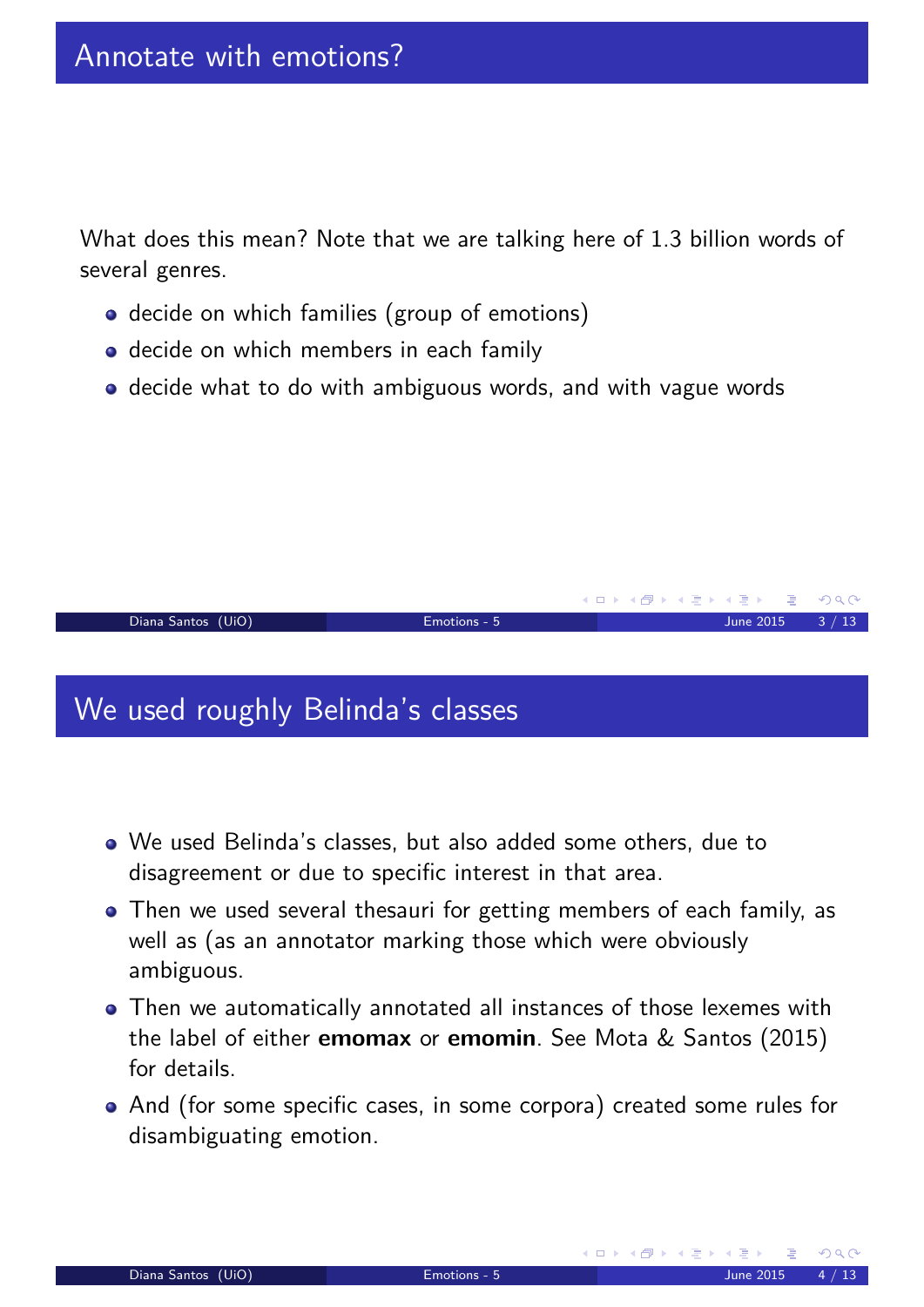| 19<br>cases  |                   |            |            |
|--------------|-------------------|------------|------------|
| alívio       | relief            | admirar    | admiration |
| amor         | love              | coragem    | courage    |
| desejo       | desire            | desespero  | despair    |
| esperança    | hope              | feliz      | happy      |
| furia        | anger             | grato      | grateful   |
| infeliz      | unhappy           | humildade  | humbleness |
| insatisfeito | insatisfaction    | medo       | fear       |
| orgulho      | pride             | satisfeito | content    |
| saudade      | missing, nostalgy | surpresa   | surprise   |
| vergonha     | shame             |            |            |

|                    |              | - ◀ㅁ▶ ◀@ ▶ ◀ 草 ▶ ◀ 草 ▶ - 草 - ⊙ ٩,ભ - |  |
|--------------------|--------------|--------------------------------------|--|
| Diana Santos (UiO) | Emotions - 5 | June 2015 $5 / 13$                   |  |
|                    |              |                                      |  |
|                    |              |                                      |  |

# Then we were able to study some cases

- Fear and courage: Maia & Santos (2013) at ICAME
- Surprise vs. admiration: Santos & Mota (2015)
- Emotion per genre and passives of emotion verbs in Santos (2015)
- <span id="page-2-0"></span>Correlation between polarity annotated in (book) reviews and emotion words, Santos et. al. (2015)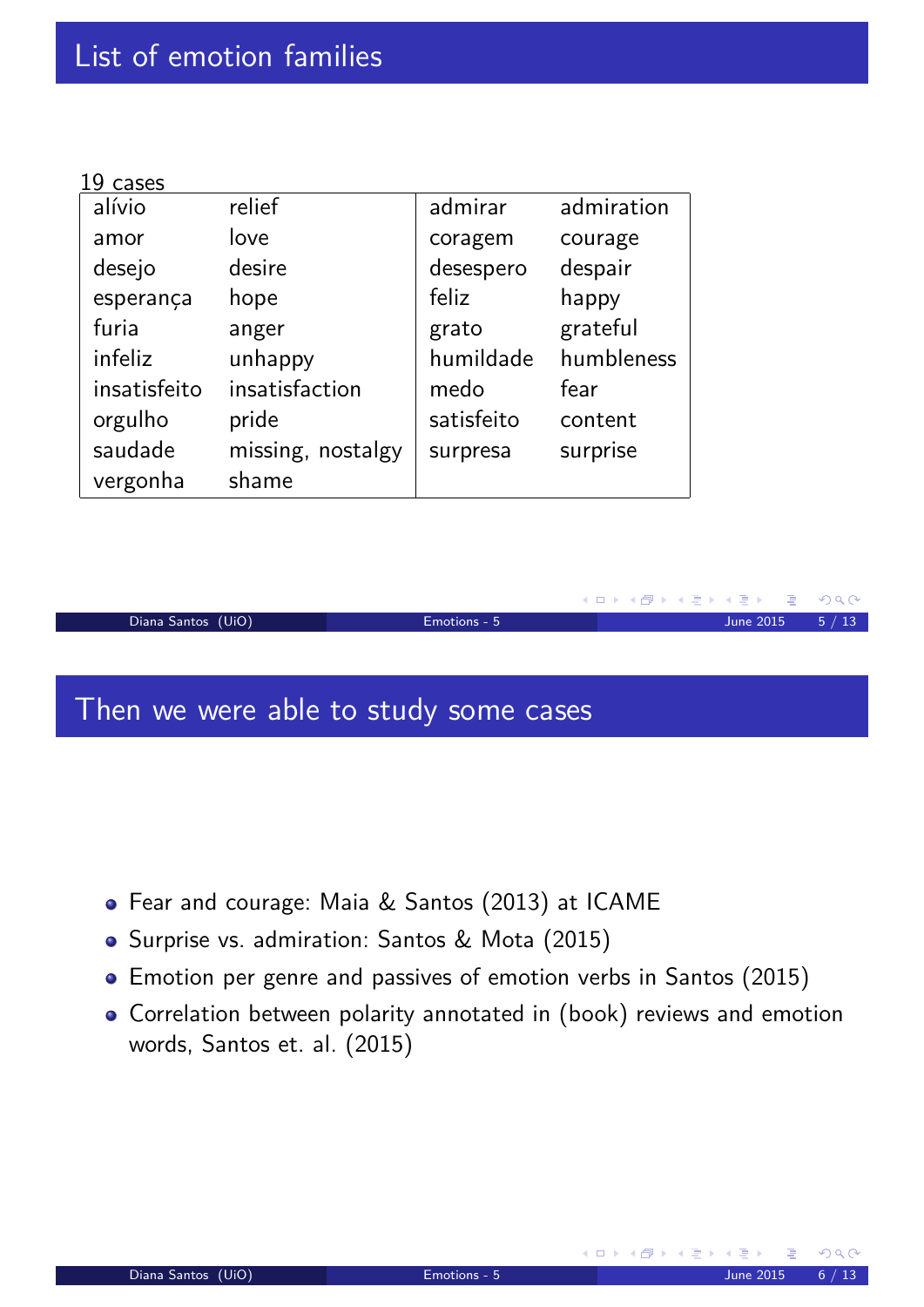Emotion network: which emotion families co-occur in text? (In vercial)



## Emotion infrastructure

Simply measuring the co-occurrence of the families may mask issues of frequency and others. The advantage of having other annotations in the corpora is that one can also

- crossreference with tense
- crossreference with passive
- crossreference with person
- **•** crossreference with subject and target
- **o** crossreference with genre
- <span id="page-3-0"></span>• crossreference with body and colour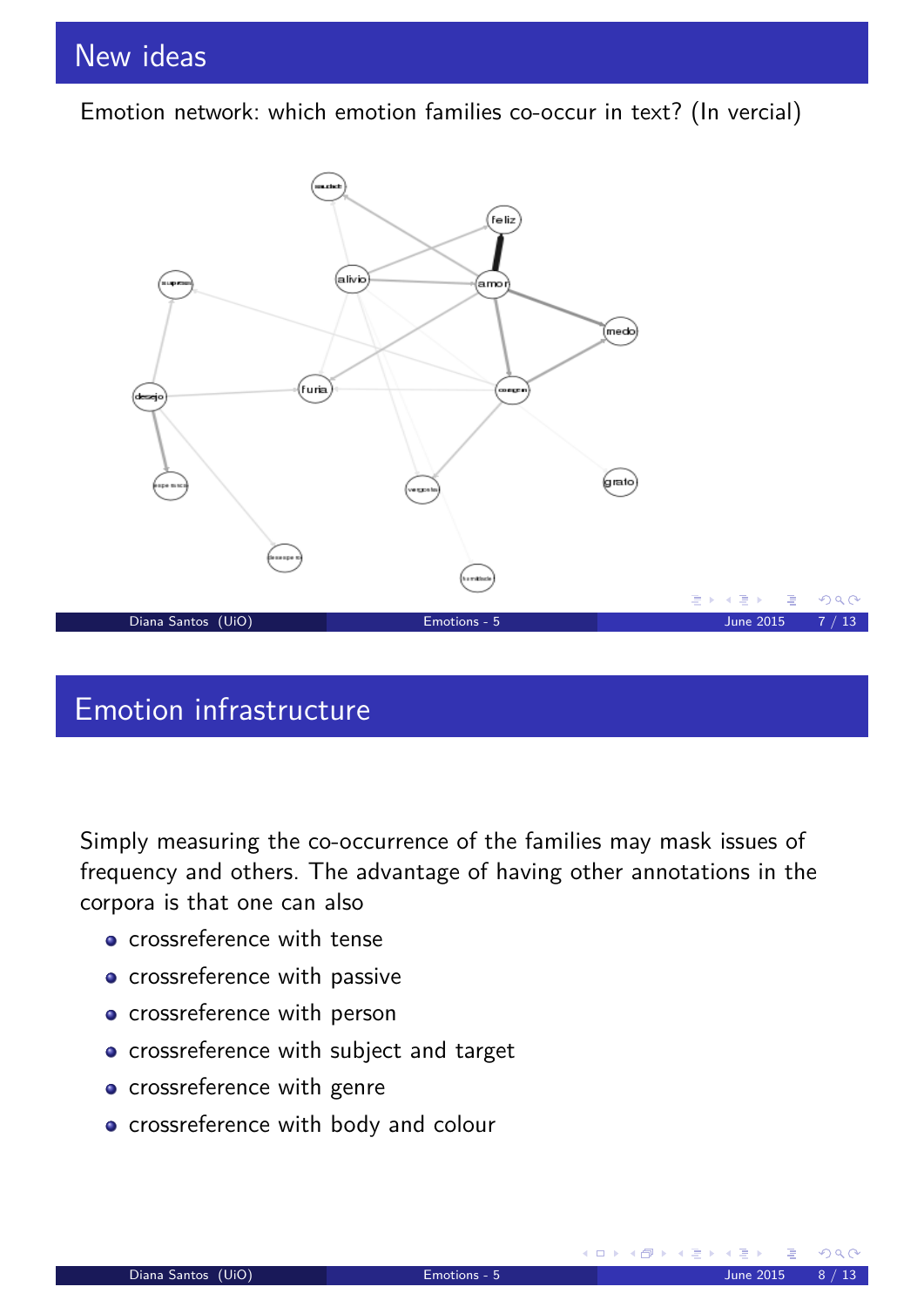- Which cases associated with body are labeled "emotion" or "opinion"? **corpo:sentimento** meu coração... de cortar o coração, ódio no coração, trazia nos olhos, três pedras na mão, cara fechada, sangue ferve, arejar a cabeça **corpo:opiniao** cara de..., desmiolada, bater palmas **corpo:atitude** rojar-se aos pés, encolher os ombros
- Which cases have both body and emotion in a sentence? Examples next slide

Diana Santos (UiO) Emotions - 5 June 2015 9 / 13

**K ロ ▶ K 御 ▶ K 君 ▶ K 君 ▶** 

 $DQ$ 

#### Emotion infrastructure: examples og body and emotion

| sorriso no rosto                    | smile in the face                     |
|-------------------------------------|---------------------------------------|
| felicidade estampada nos rostos     | happiness written in the face         |
| cabelos em fúria                    | hair in anger                         |
| coragem de dar as mãos              | courage to give hands                 |
| agitada, olhos arregalados          | frenetic, with wide-opened eyes       |
| rancor irradiava-lhe dos olhos      | contempt emanated from his eyes       |
| de pé, terrível, pálido da raiva    | standing, awful, pale of hate         |
| sentir a adrenalina no sangue       | feel adrenalin in the blood           |
| não querem mais derramamentos de    | do not want no more blood sheddings   |
| sangue                              |                                       |
| a melancolia da separação dera-lhe  | sadness of separation turned his hair |
| cabelos brancos                     | white                                 |
| Agressivamente um dos vendedores    | aggressively mumbling with gritted    |
| resmungou entre dentes              | teeth                                 |
| mal seguro nas pernas, que vergavam | hardly on his legs, falling with the  |
| sob o peso da ira                   | hate weight                           |
|                                     |                                       |

<span id="page-4-0"></span>Diana Santos (UiO) [Em](#page-0-0)[oti](#page-6-0)[ons](#page-0-0) [-](#page-6-0) [5](#page-0-0) June 2015 10 / 13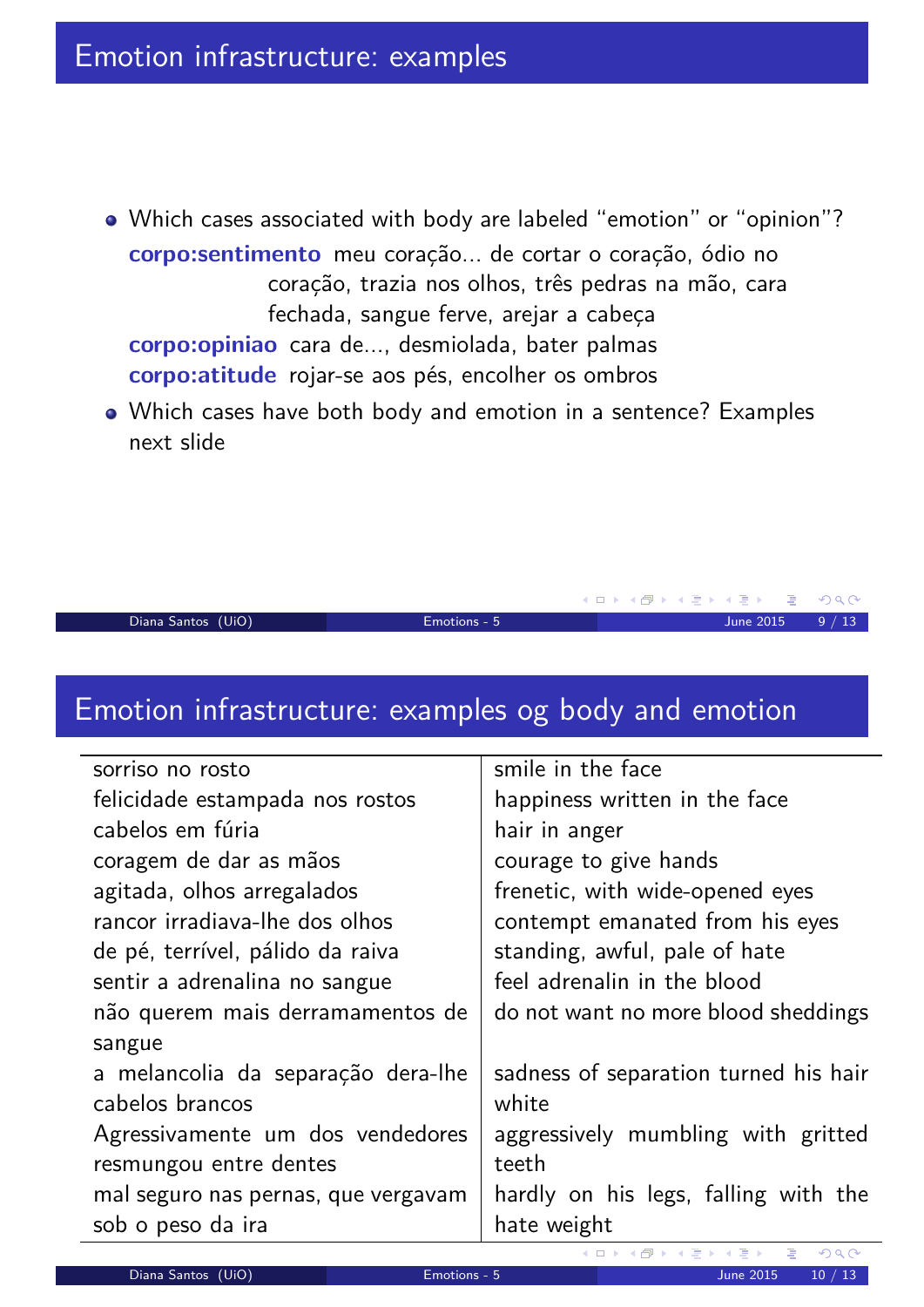| COLOUR de EMOTION                    |                                       |
|--------------------------------------|---------------------------------------|
| cor de paixão/alegria/cólera         | colour of passion, joy, fury          |
| cor de esperança                     | colour of hope                        |
| colorido de felicidade               | coloured of happiness                 |
| negra/negrume/negrura de tristura,   | $black(ness)$ of sadness              |
| tristeza, agonias                    |                                       |
| empalideceu de cólera, raiva, espan- | get pale of anger, fury, surprise,    |
| to, furor, assombro, vergonha        | shame                                 |
| pálido de terror, raiva, medo, cóle- | pale of anger, fury, surprise, shame, |
| ra, susto, desconsolação, furor, pa- | fear, terror, humiliation             |
| vor, espanto, humilhação             |                                       |
| vermelho/rubro/roxo de cólera, ira,  | red/purple of anger, hate, irritation |
| raiva, zanga, ódio, irritação        |                                       |
| branco de susto, medo, pânico        | white of fear                         |
| branco de cólera concentrada         | white of concentrated anger           |
|                                      |                                       |

Diana Santos (UiO) Emotions - 5 June 2015 11 / 13

<span id="page-5-0"></span>

 $\leftarrow \Box \rightarrow$ 

◆ 母

Ė

 $\mathcal{P}(\mathcal{A}) \subset \mathcal{P}(\mathcal{A})$ 

# Emotion infrastructure: examples of colour and emotion

| escarlate/vermelha/roxa de vergon-        |              | red/purple/violet of shame, modesty,  |
|-------------------------------------------|--------------|---------------------------------------|
| ha, pudor, pejo, modéstia, embaraço       |              | embarrassment                         |
| vermelha/escarlate/rubra/fulvo<br>de      |              | red/purple of pleasure, satisfaction, |
| prazer, satisfação, gozo,                 | amor,        | joy, love                             |
| paixão, alegria                           |              |                                       |
| roxo de decepção                          |              | violet of disappointment              |
| escarlate/rubro de orgulho/glória         |              | scarlet of $pride/glory$              |
| verde de horror, susto, medo              |              | green of horror, fear                 |
| verde de inveja, fúria, ódio, raiva, ver- |              | green of envy, anger, hate, shame     |
| gonha                                     |              |                                       |
| esverdinhada/esverdeado de cólera,        |              | greenish of anger                     |
| raiva                                     |              |                                       |
| amarelo de raiva, medo, terror, pavor     |              | yellow of rage, fear                  |
| negro de raiva                            |              | black of rage                         |
| olhos negros de cólera                    |              | eyes black from anger                 |
| beiços/lábios brancos/alvacentos de       |              | lips white from anger/terror          |
| raiva/agonias/terror                      |              | ◀ㅁ▶ ◀@ ▶ ◀ 草 ▶ ◀ 롣 ▶ │ 롣│ ◆) ٩, ⊙     |
| Diana Santos (UiO)                        | Emotions - 5 | <b>June 2015</b><br>12/13             |